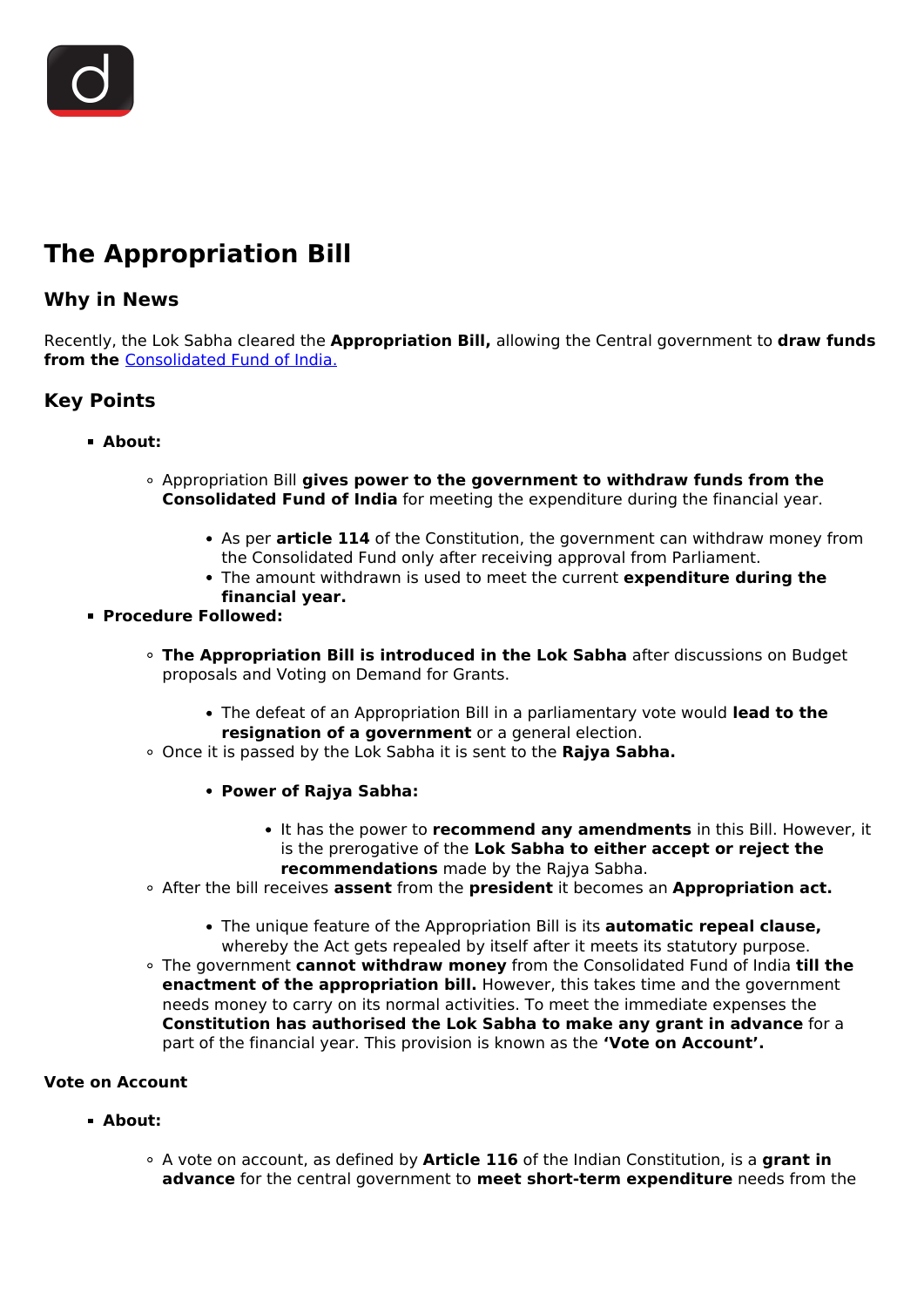Consolidated Fund of India, generally **lasting for a few months** till the new financial year kicks in.

- **Need:**
	- During an election year the Government either opts for **'interim Budget'** or for **'Vote on Account'** as after the election the Ruling Government may change and so the policies.
- **Amendment:**
	- **No amendment can be proposed** to an Appropriation Bill **which will have the effect of varying the amount or altering the destination of any grant** so made or of varying the amount of any expenditure charged on the Consolidated Fund of India, and the **decision of the** [Lok Sabha Speaker](/loksabha-rajyasabha-discussions/in-depth-speaker-roles-and-responsibility) **as to whether such an amendment is admissible is final.**
- **Appropriation Bill vs Finance Bill:**
	- While the **[Finance Bill](/daily-updates/daily-news-analysis/finance-bill-2020-passed)** contains provisions on financing the expenditure of the government, an **Appropriation Bill** specifies the quantum and purpose for withdrawing money.
	- Both appropriation and finance bills are classified as **[money bills](/loksabha-rajyasabha-discussions/in-depth-speaker-roles-and-responsibility)** which do not require the explicit consent of the Rajya Sabha. The **Rajya Sabha only discusses them and returns the bills.**
		- **Money Bill:**
			- A Bill is said to be a Money Bill if it only **contains provisions related to taxation, borrowing of money by the government, expenditure from or receipt** to the Consolidated Fund of India.
			- Bills that only contain **provisions that are incidental to these matters** would also be regarded as Money Bills.

#### **Consolidated Fund of India**

- It was constituted under **Article 266 (1)** of the Constitution of India.
- It is made up of:
	- All **revenues received** by the Centre by way of taxes (Income Tax, Central Excise, Customs and other receipts) and all non-tax revenues.
	- All **loans raised** by the Centre by issue of Public notifications, treasury bills (internal debt) and from foreign governments and international institutions (external debt).
- All **government expenditures are incurred from this fund** (except exceptional items which are met from the Contingency Fund or the Public Account) and no amount can be withdrawn from the Fund without authorization from the Parliament.
- **The [Comptroller and Auditor-General of India \(CAG\)](/important-institutions/drishti-specials-important-institutions-national-institutions/comptroller-and-auditor-general-of-india-cag)** audits the fund and reports to the relevant legislatures on the management.

#### **Stages of Budget in the parliament**

- **Presentation of Budget.**
- General discussion.
- **Scrutiny by Departmental Committees.**
- **Voting on Demands for Grants.**
- Passing an Appropriation Bill.
- **Passing of Finance Bill.**

**[Source:TH](https://www.thehindu.com/news/national/parliament-proceedings-lok-sabha-passes-appropriation-bill/article34095590.ece)**